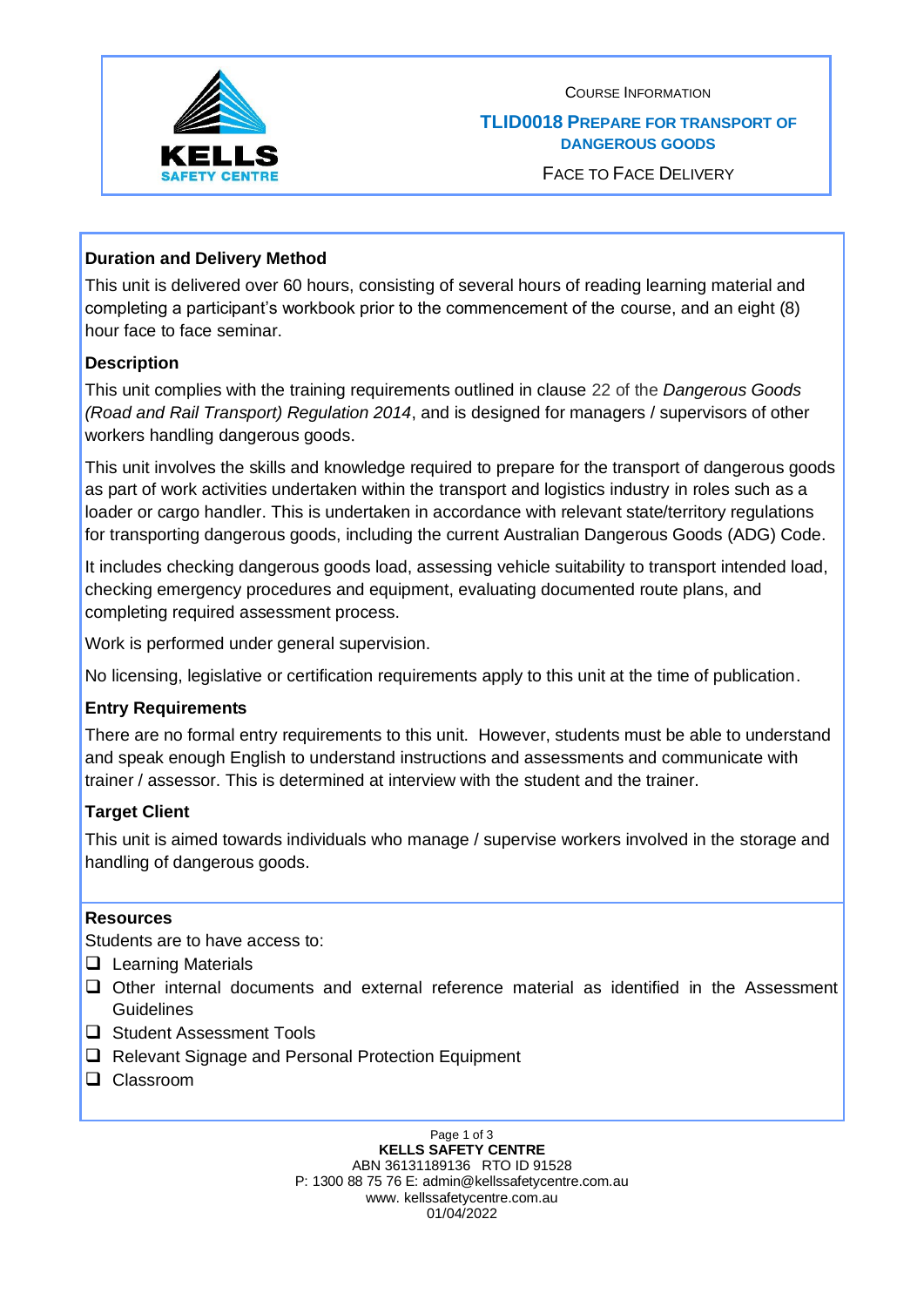

COURSE INFORMATION

#### **TLID0018 PREPARE FOR TRANSPORT OF DANGEROUS GOODS**

FACE TO FACE DELIVERY

### **Trainer Requirements**

Your trainer is fully qualified and approved under the national standards for RTOs.

### **Licensing, legislative, regulatory or certification considerations**

Completion of this unit will prepare a person to manage / supervise others handling dangerous goods within a transport and logistics work site.

#### **Unit Requirements**

To attain *TLID0018 Prepare for transport of dangerous goods*, students must be deemed competent in all summative assessment tasks contained in the Assessment Instrument. Upon successful completion of this unit, students will receive a Statement of Attainment for the unit *TLID0018 Prepare for transport of dangerous goods*.

#### **Delivery Strategies**

Students will undertake this unit as self paced learning as they are sent the documents at least 2 weeks before the one day face to face training workshop consisting of blended training and assessment delivered by an appropriately qualified trainer.

During a brief induction, students are given the unit learning material covering the underpinning knowledge of the unit of competency as well as a reference guide on where further information and current legislation can be obtained.

#### **Assessment Strategy & Evidence Gathering**

During delivery of this unit, students undertake formative assessment activities to ensure they are developing a correct understanding of the content being delivered. This may be through multiple choice, true/false questioning or short answer questioning.

Competency determination is based on a summative assessment exam, in workbook format, that is completed both throughout and at the end of the workshop as an open book exam. Should a student be unsuccessful in the exam, they may appeal the decision within four weeks of the competency determination being made.

> Page 2 of 3 **KELLS SAFETY CENTRE** ABN 36131189136 RTO ID 91528 P: 1300 88 75 76 E: admin@kellssafetycentre.com.au www. kellssafetycentre.com.au 01/04/2022